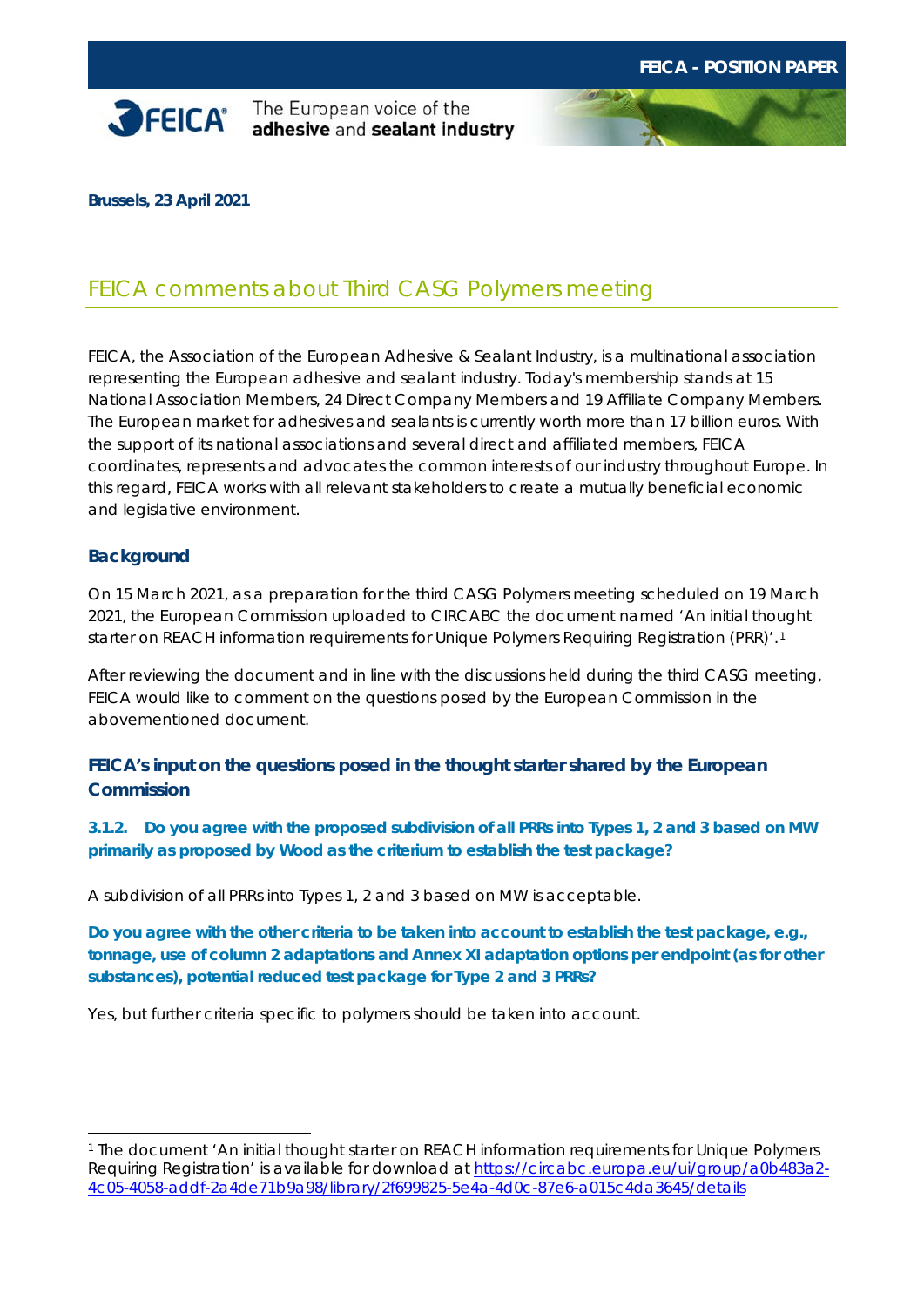The possibility to test polymers in a way that allows a realistic evaluation is a key factor. The problem lies in the fact that polymers are in general of poor solubility in most common solvents, and so specific test strategy must be envisaged. This has to be adapted according to polymers' specific chemical nature.

We agree with the statement to take other criteria into account, like column 2 adaptions, considering that in some cases the adaption rule 'Testing is not technically possible' can apply. Additional adaptations are maybe necessary in some cases.

We also agree (technically) to the tonnage band conclusion that proposes to consider PRRs as UVCBs.

### **3.2.2 Do you agree with the presented data needs in order to allow formation of UNIQUE PRRs for joint registration?**

Grouping should be done based on already existing approaches such as the ECHA Read-Across Assessment Framework. Information readily available like backbone chemistry, reactive groups, molecular weight, possible breakdown products or surface activity (some of which are in the current PRR decision flowchart) will allow an evaluation. It seems reasonable to have a limited number of easily available polymer features that can be a fair proxy for hazard and risks (based on scientific knowledge and exposure) and use those to create UNIQUE PRRs.

This will allow an evaluation without a mandatory requirement for hazard information. Available human health hazards data may be used; however, a requirement to obtain additional hazard information prior to forming UNIQUE PRRs may lead to a huge upfront testing burden.

In addition to tonnage band considerations, further criteria taking molecular weight or molecular content should be taken into account.

#### **3.2.3. Do you agree with the proposed SIRs for physicochemical and environmental fate, and toxicological and ecotoxicological data?**

The general idea of less testing for larger polymer groups by testing representative polymers is agreed. An inherent heterogeneity of data between members of a 'Unique PRR' group is certain and wanted. Some parameters appear misinterpreted in this chapter. While the physicochemical property standard information requirements appear a feasible SIR for polymer group assignment, information on other SIRs should be gathered from representative polymers only to minimize testing loads. However, it was noted that in those cases where information on fate and behaviour was considered relevant, considerations should go beyond the assessment of 'readily biodegradability', i.e., they should also include longer term biodegradation as well as abiotic testing that may be important to understand fate behaviour under environmentally relevant conditions.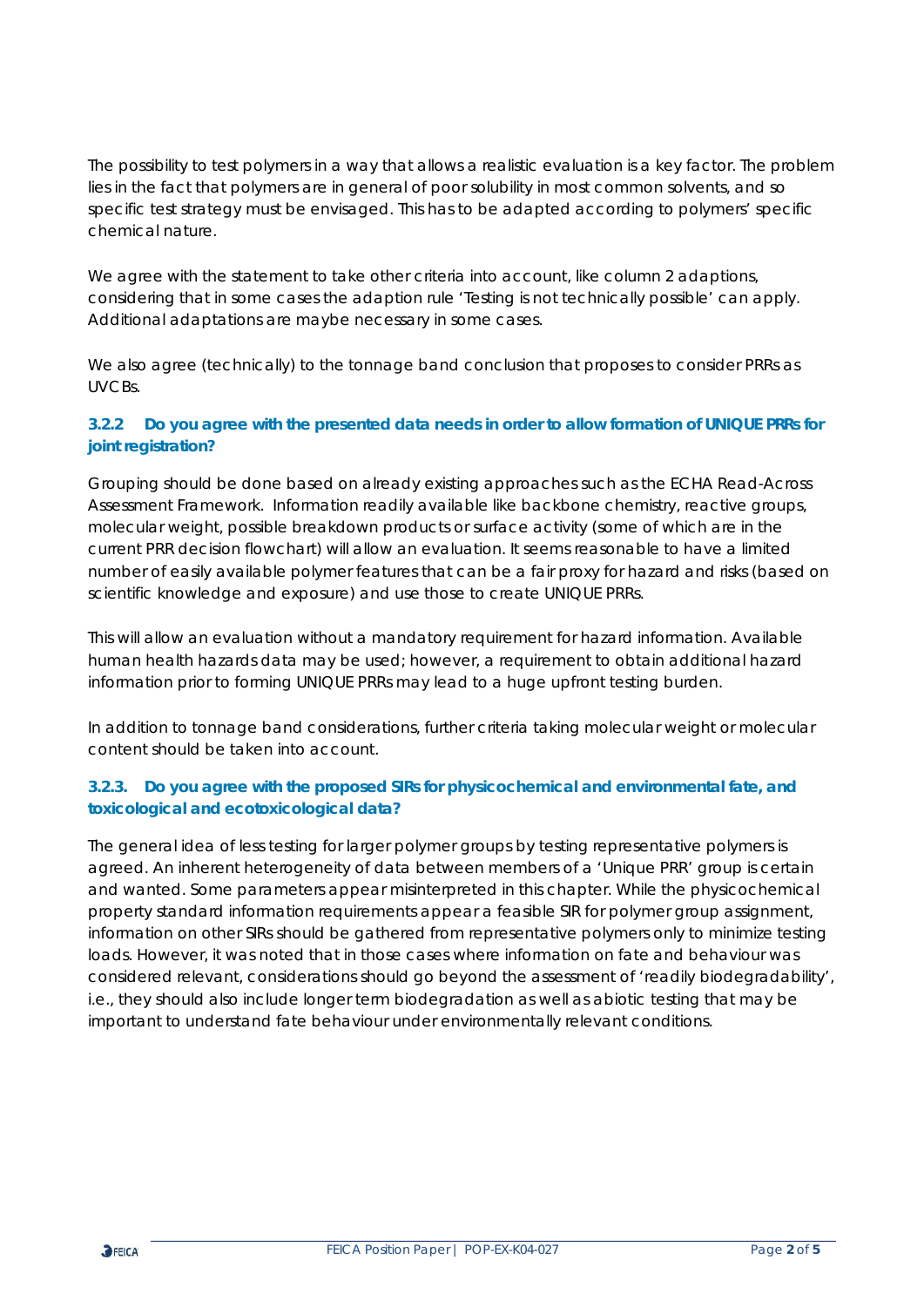If a group of 'Unique PRR' is persistent and the tonnages are accumulated in the environment, this practice could lead to significantly high exposure values, likely surpassing the PNEC of these polymers. For polymers with an indication of ecotox response, the test systems should be adapted to address potentially high tonnages of a 'Unique PRR' (i.e., a test beyond 100 mg/l). Adhesives and allied products are not intended to be dispersed in the environment, also because of their use.

According to our comprehension, data requirements for Type 1 polymers are defined (= maximum SIR) whilst reduced SIR for Type 2 and Type 3 polymers should be made more transparent. It would be suitable to establish clear waiving criteria.

#### **3.2.3.1. Do you agree that the current adaptation options in Annex XI should apply also to PRRs?**

#### **Do you agree with the draft additional adaption options for Type 2 and Type 3 PRRs?**

Yes, but the technical feasibility should be further investigated and clarified.

### **4.1. Do you agree with the recommendation to follow ECETOC TR133-2 concerning applicability of test methods?**

The applicability of testing is adequately described and represents the current state of the art. However, one important step in Tier 0 is the prevention of higher tier testing building on the concept of bioavailability. This concept should be further investigated and clarified: Internal (systemic) bioavailability as per ECETOC 133-1 and -2 means that the polymer product is absorbed into the blood stream by an organism, thereby becoming systemically available and potentially causing systemic effects. The ECETOC report acknowledges modulating factors, such as systemic bioavailability being typically low for highly hydrophilic molecules and -vice versa- high for water soluble molecules. The ECETOC further states that the molecular weight (MW) distribution of a polymer product allows determining whether internal bioavailability is likely. In terms of a citation from the EFSA Panel on CEF (2017), a MW boundary of 1,000 Da is suggested; higher internal bioavailability is unlikely to occur because of static reasons on biological membranes (recommendation by the TF). By citing different jurisdictions on MW and water solubility (e.g., the PLC concept, Environm. Canada), the ECETOC does not give concrete consideration to which modulating factor thresholds (except MW – but here polymers are always multi-constituent substances) will build the basis for a PLC and/or for the decision for a higher tier assessment, i.e., initiate testing. In addition, for environmental investigations, external factors like DOC, TOC and humic acids were identified to potentially mitigate bioavailability – especially for charged polymers.

The conceptual framework presupposes that the physico-chemical properties of the polymer of interest indicate that external and/or systemic bioavailability of the polymer product or of a fraction of the polymer product is possible. It is stated that most of the polymers submitted to Tier 1 screening will most likely not reveal any effects and a higher-tier follow-up screening is unlikely to be relevant. We would therefore like the ECETOC to further elaborate on a suggestion of a concrete threshold parameter (and methods to establish it) applicable to polymers that would allow a better valuation of the internal bioavailability concept.

#### **4.2. Do you agree with the considerations presented for test material selection?**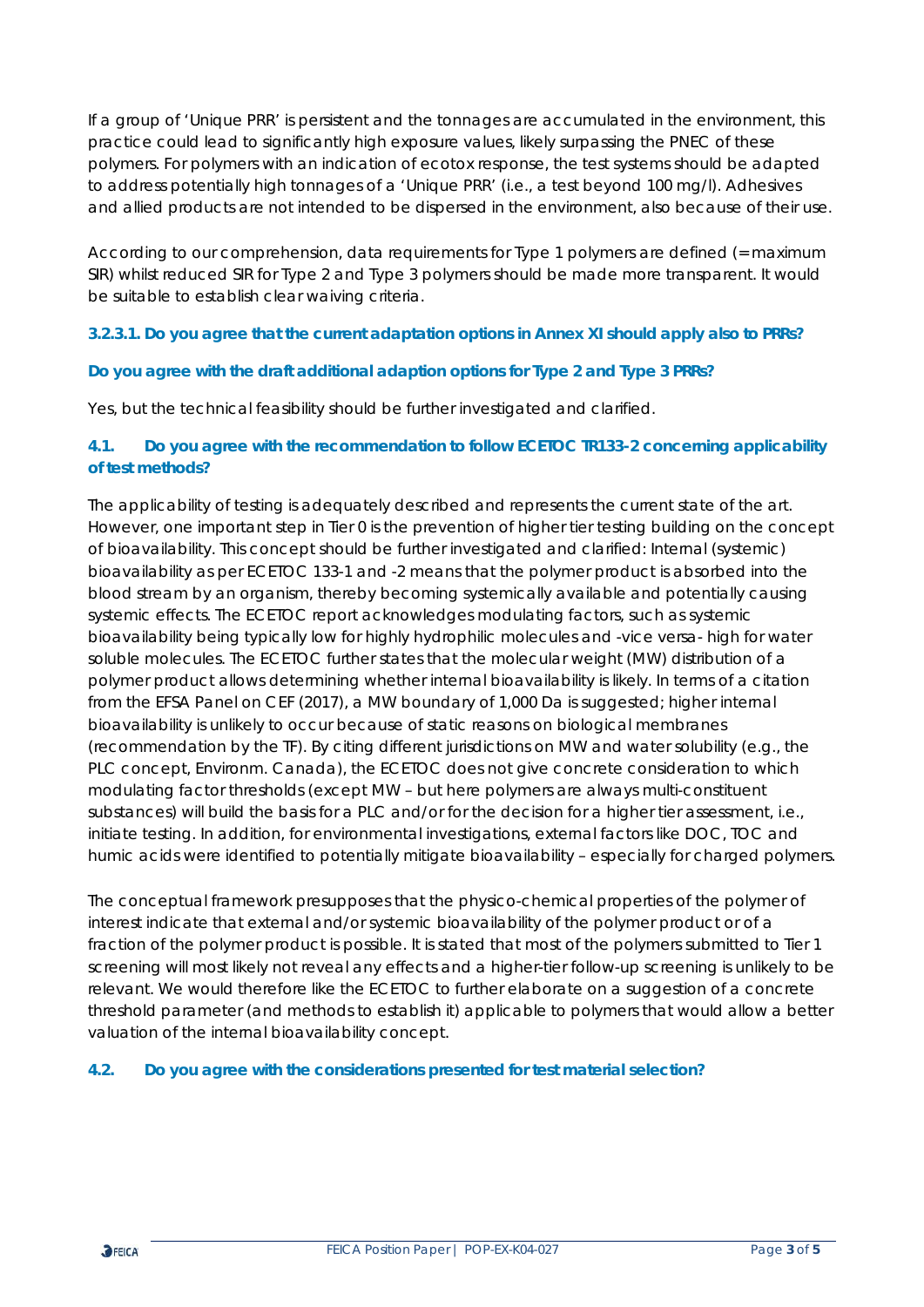Whilst we agree that the tested polymers should be representative of the UNIQUE PRR, there should be a way to limit testing, proportionate to the number of polymers included in a UNIQUE PRR.

We suggest a worst-case testing approach (e.g., testing the lowest molecular weight polymer) instead of testing both extremes of the group.

# **Additional comments**

In addition to the suggestions listed above, FEICA would like to reflect on some additional points.

We believe that particular attention should be given to low/medium molecular weight reactive polymers. These materials in the application phase (coating, adhesive, sealant and elastomer) react to form a cross-linked polymer that has a theoretical 'infinity' MW. These kinds of products should also be taken into consideration, e.g., by applying the polymeric precursor concept.

We also consider that tonnage band requirements for polymers should be revised because polymers are generally placed on the market in higher tonnages but, at the same time, lower hazards are expected (see the table below). It has to be considered that, based on how groups are defined, the mere addition of small tonnages of many individual similar polymers will easily exceed 10 tons or even 1,000 tons in cases of customized polymers for adhesives and sealants. This is the case already in other jurisdictions such as Canada.

Moreover, one polymer CAS number may contribute to all polymer types (1, 2 and 3), and here type subdivision based on MW adds additional complexity in the registration. More clarification on how the tonnages and subdivision into 3 types will be considered by tonnage is needed.

We would suggest the following approach for polymers tonnage bands: